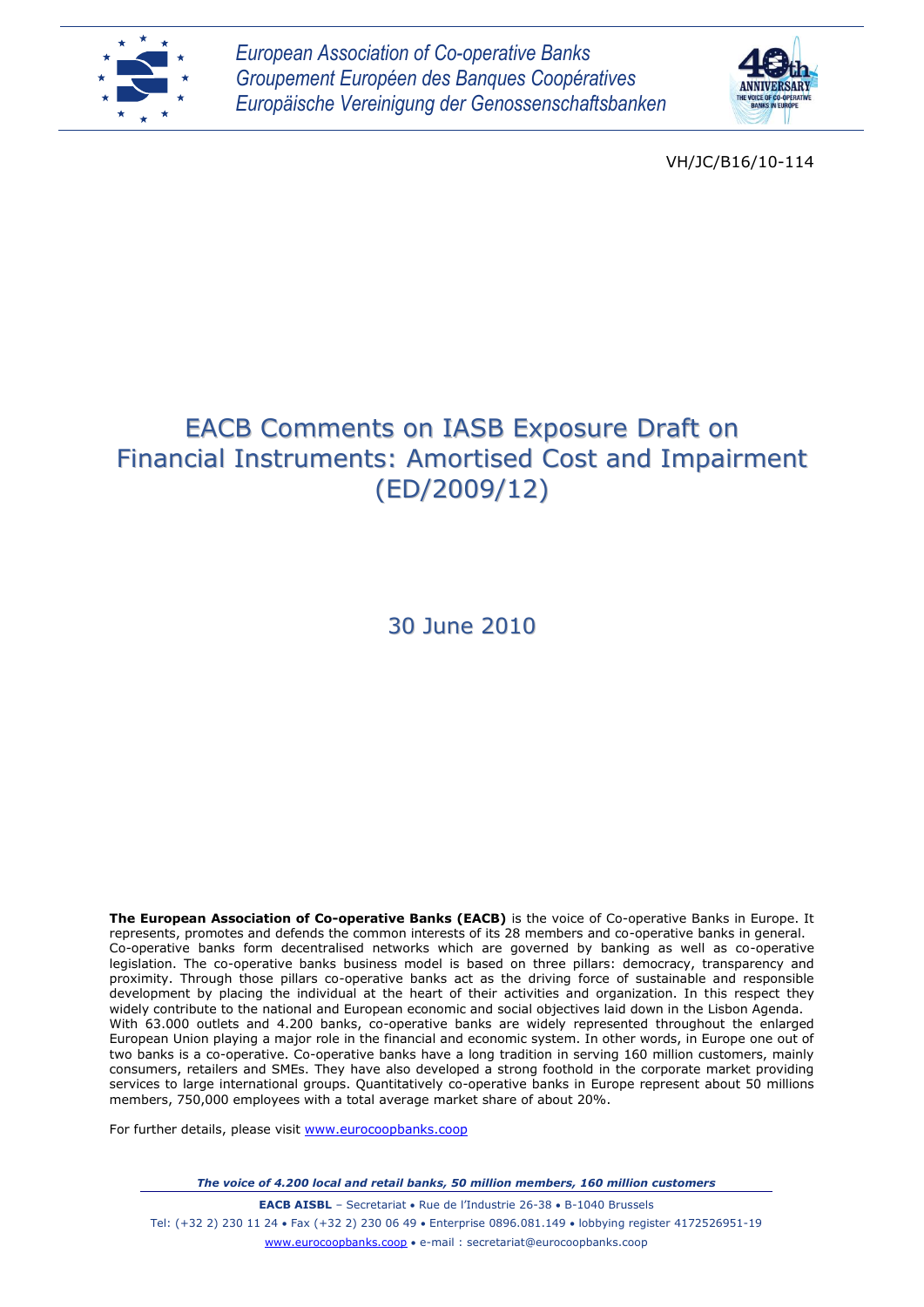



# **Introduction**

The European Association of Cooperative Banks recognises the importance of the work of the IASB on "Financial Instruments: Amortised Cost and Impairment" (ED/2009/12).

Therefore, the European Association of Co-operative Banks (EACB), the European Banking Federation (EBF), the European Saving Banks Group (ESBG) and the European Association of Public Banks (EAPB) have developed an alternative approach to IASB expected cash flow model. You will find in annex a joint document highlighting the basic features of our proposed "Expected Loss over the Life of the Portfolio (ELLP)" approach. This industry model reflects the business and risk management practices and addresses both the conceptual and operational drawbacks of the IASB model.

Furthermore, in this paper, we have laid down the comments of the EACB members to the questions of the exposure draft (ED/2009/12).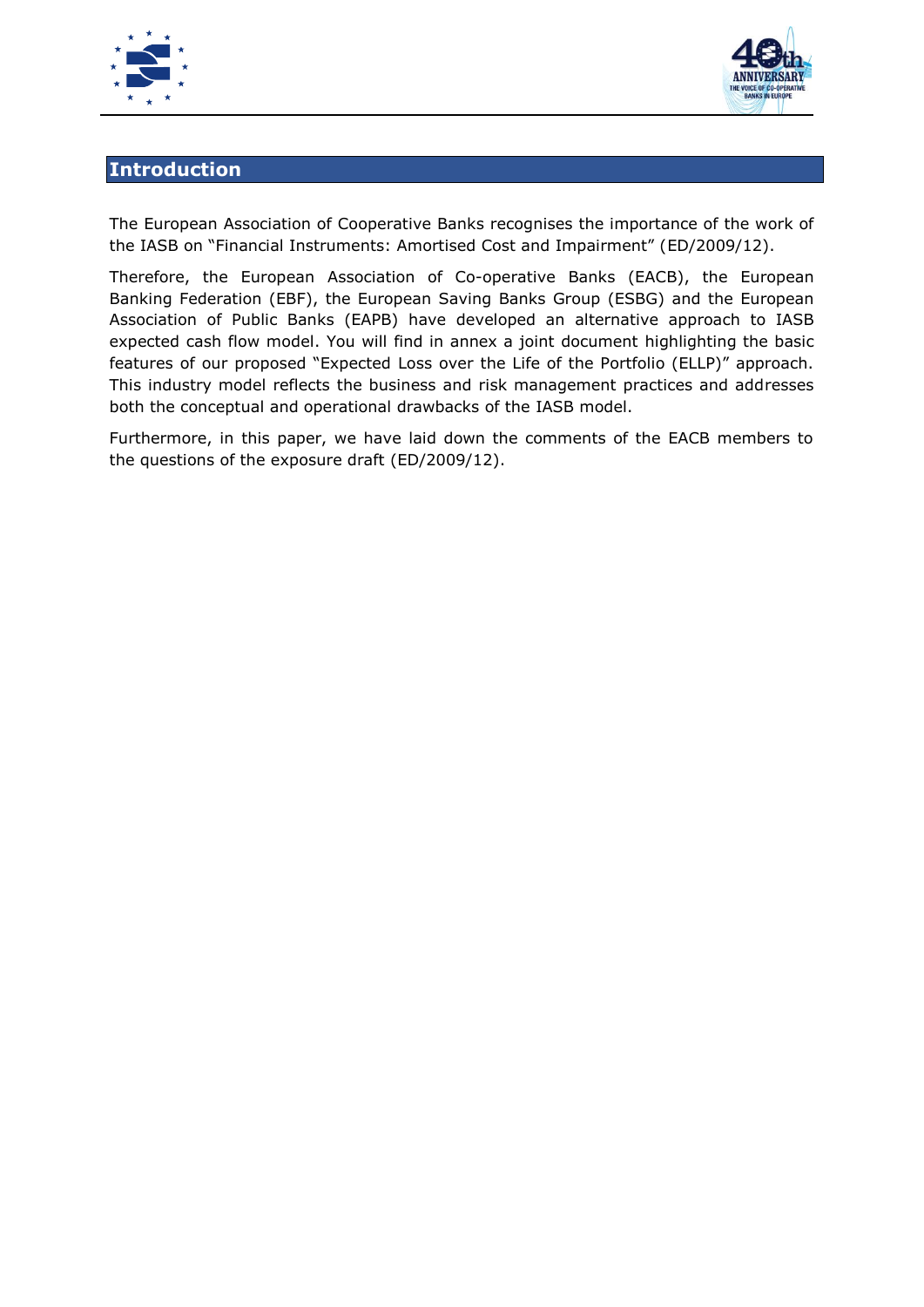



# **General Comments**

#### **IASB Expected Losses Model**

The members of EACB agree that this ED is an important step to meet issues raised by the G20, the ECOFIN and the Basel Committee. We conceptually support the development of an impairment model that is based on "expected loss", rather than the "incurred loss" model that currently exists under IAS 39 *Financial Instruments: recognition and measurement*. Any new approach to be defined should permit to assess expected credit losses on an ongoing basis at an early point in time in order to reflect properly the risk assumed by the entity and to reduce procyclicality of the impairment models.

However, our members believe that the proposed expected losses model as described in the ED does not provide an acceptable solution and leads to additional problems, especially:

- The ED proposes that the initial expected loss estimate is recognised over the life of the related assets, whereas (positive and negative) changes in the expected loss estimate must be recognised immediately in P&L. Our members fear that this proposal would result in significant additional volatility and pro-cyclicality.
- Significant operational changes are related to the use of an Effective Interest Rate mechanism. EACB members assessed that the implementation of the ED proposals would imply significant costs. Moreover, those proposals seem to be very complex to be applied in practice and would not provide any significant improvement in financial reporting.
- We fear that users would not properly understand the IASB's proposals (e.g. due to the proposed combination of credit losses with interest margins and the lack of transparency in regard of incurred losses/impairments). Similarly, preparers would have strong difficulties in implementing those proposals (e.g. due to the need to develop a completely revised methodology for the calculation of additional effective interest rates and the need to define expected cash flows by time periods) when entities manage expected losses.
- Moreover, the EIR approach would imply segmentation of loans into too many small portfolios as the loans should share some characteristically parameters (e.g. contractual rate, pattern of amortisation, maturity etc.). This would limit an accurate calculation of expected losses as the samples of loans included in these portfolios are limited.
- Furthermore, the model is based on the presumption that it would be possible to accurately estimate the timing of future losses over several years. Therefore, to be applicable, the IASB model would imply a review of the EIR methodology in order to include expected cash flows being estimated by time period. However, besides operational challenges mentioned above, we doubt that predicting the timing of future cash flows would be reliable and relevant enough given insufficient modelling capabilities.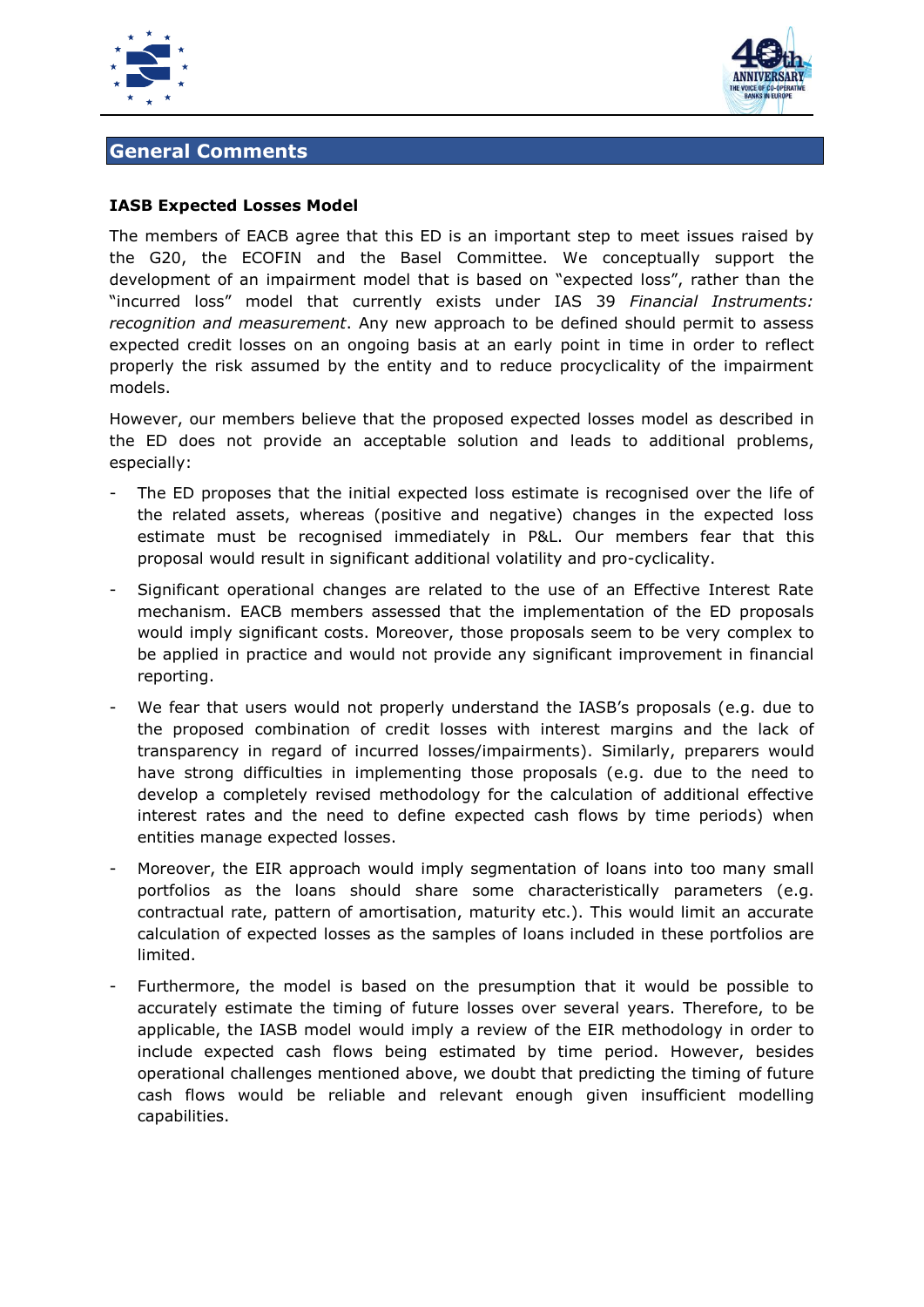



#### **The European Banking Industry Alternative Model**

To address these shortcomings, EACB has been working together with the European Banking Federation (EBF), the European Saving Banks Group (ESBG) and European Association of Public Banks (EAPB) to identify a number of sources of complexity as well as conceptual issues.

An alternative application of the concept of expected loss for impairment has been developed (*see in annex*) that we strongly believe is conceptually valuable, in line with the general objective of financial statements and consistent with the lending activity and credit risk management of financial institutions. Moreover, we think that this "banking industry proposal" would be easier for users of financial information to understand and for preparers to implement at a reasonable cost.

The industry model captures the economic reality of the lending activities of financial institutions and is in line with the philosophy of the six point plan of the Basel Committee to achieve a sound "expected loss provisioning approach" established in their "Guiding Principles for the replacement of IAS 39" issued in August 2009. While the model developed by the banking industry is consistent with the objective of the IASB Exposure Draft, there are some key differences:

- The definition of amortized cost remains as in current IAS 39 and impairment is an independent estimate separate from the EIR calculation;
- The industry model follows the business model of an entity. The approach allows application on the basis of a loan by loan, closed portfolios or open portfolios depending on the business and risk management practices;
- Changes in expectations are spread over the life of the portfolio consistently with the treatment of initial expectations, subject to a condition that total impairment allowances are always equal to or higher than the incurred loss impairment allowances under the current IAS 39;
- Impaired loans are treated as in the current IAS 39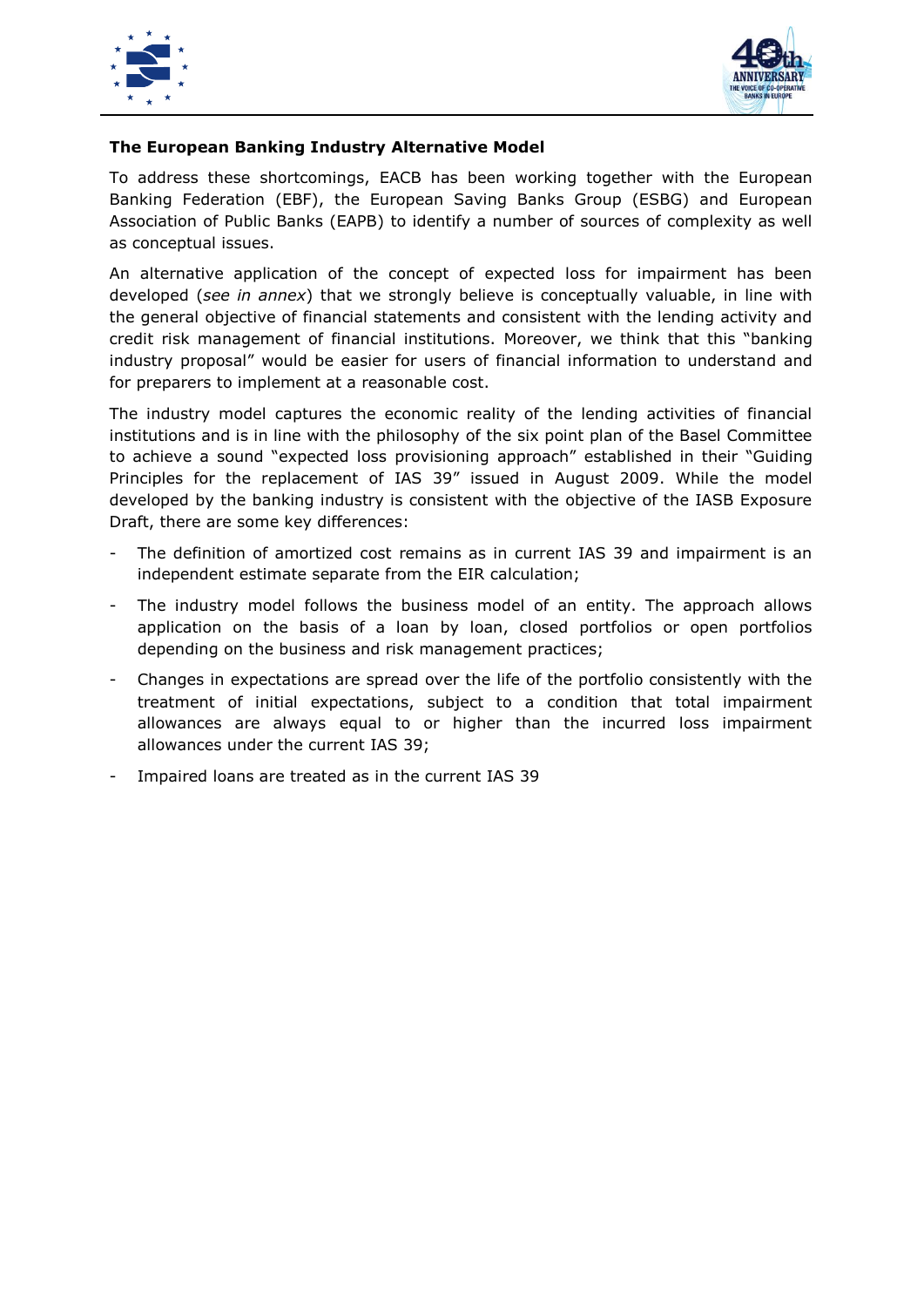



# **EACB responses to the ED questionnaire**

#### **Objective of amortised cost measurement**

#### *Question 1: Is the description of the objective of amortised cost measurement in the exposure draft clear? If not, how would you describe the objective and why?*

Yes, the description in the ED of the objectives of the amortised cost measurement is clearly formulated.

#### *Question 2: Do you believe that the objective of amortised cost set out in the exposure draft is appropriate for that measurement category? If not, why? What objective would you propose and why?*

EACB members believe that the economic approach of amortised cost measurement as described in paragraph 3 of the ED to provide "information about effective return of financial instrument" is appropriate for amortised cost category as a whole and not an individual basis.

In order to meet issues raised by the G20, the ECOFIN and the Basel Committee, we support the development of an impairment model that is based on expected losses for the amortised cost category rather that the current incurred loss model in IAS 39.

However, our members have strong concerns regarding the IASB intention to change the definition of "amortised cost" and the Effective Interest rate calculation (EIR calculation).

The IASB model mixes interest rate risk and credit risk in the calculation of the EIR. Including expected credit losses into an EIR calculation means that it is possible to accurately estimate the timing of future losses over several years. The model treats initial expectations of future credit losses as if they resulted from contractual terms, whereas they actually result from a failure to comply with contractual terms.

Therefore, we strongly support that the amortised cost definition should remain as it is in IAS 39. The current calculation of EIR is based on identified and known components while the Expected Loss is a calculation of estimated future credit losses. On one hand banks manage their interest rate risk and credit risk on a different basis. For this reason these risks should not be co-mingled in the calculation of the EIR. On the other hand, incorporating the loss rate in the EIR calculus would introduce operational issues of complex implementation due to the need of completely revising the methodology of EIR, but also difficult to understand by the users of financial information. Especially, the sequential cash flow consideration at single contract level including back-testing is in practice hardly feasible and a conversion would be too cost-intensive. Furthermore it could lead to an accounting treatment that is not in line with the management of credit risks.

In this respect, the banking industry proposal (*see annex*) is to keep the current definition of the effective interest method under IAS 39 and to exclude the expected loss from the EIR calculation. We propose to present the expected loss in a separate line item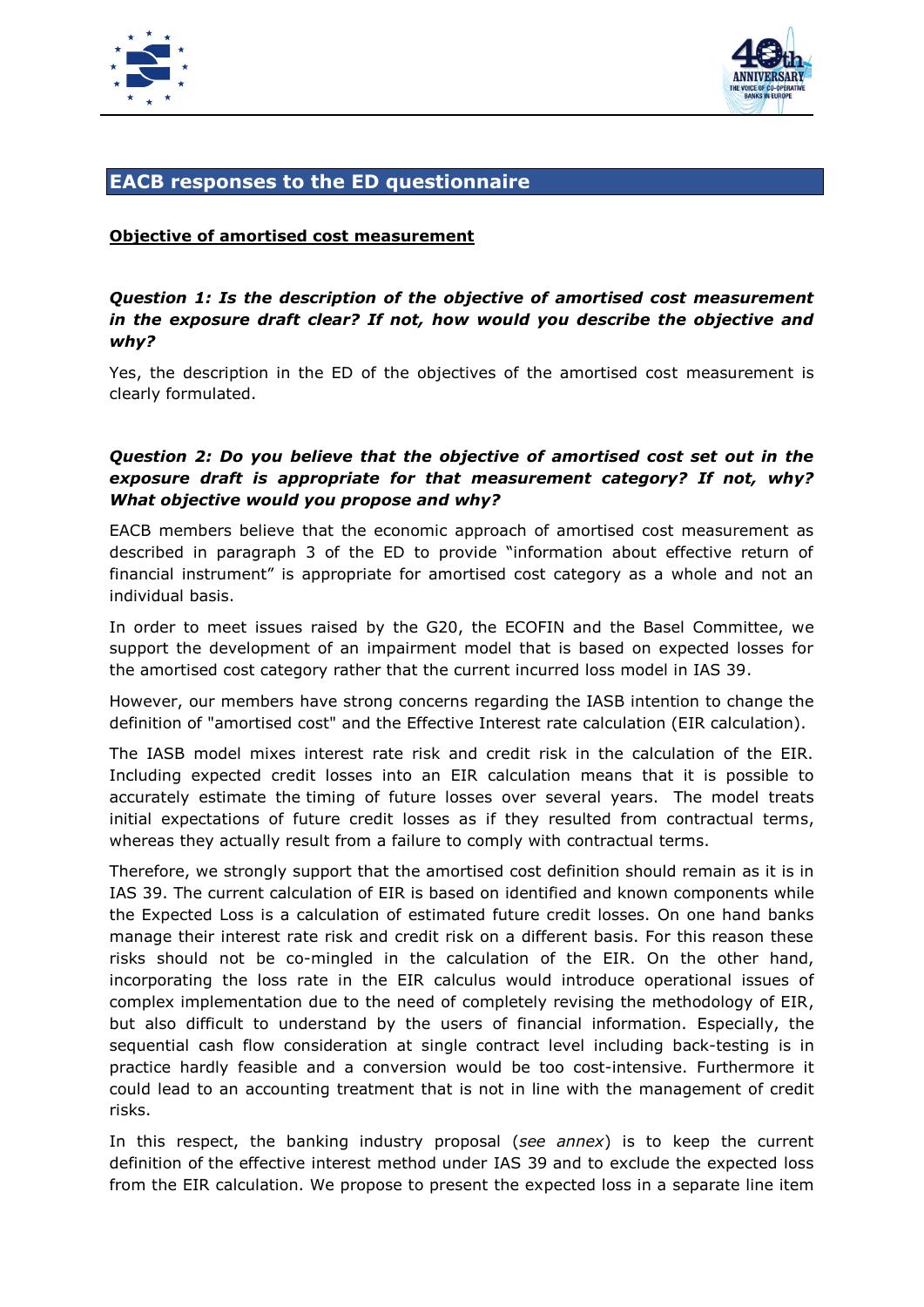



in the income statement, which would allow users of financial statements to distinguish the interest from the credit risk / expected loss of the portfolio. We believe that the current effective interest method under IAS 39 is well understood by users. A change to the proposed model raises operational risks and increases the complexity of implementation, while reducing the transparency of financial information.

#### **Measurement principles**

#### *Question 3: Do you agree with the way that the exposure draft is drafted, which emphasises measurement principles accompanied by application guidance but which does not include implementation guidance or illustrative examples? If not, why? How would you prefer the standard to be drafted instead, and why?*

In the EACB comment letter related to the IASB's Request for Information on "Expected Loss Model", we assessed the approach proposed by the IASB as very high-level. Equally, we think that the ED provides an extensive guidance based on principles, and since some of the mentioned principles are defined quite clearly, the Expected Cash flow model favoured by the IASB seems sometimes not consistent and lacks a principles orientation.

The ED allows only de facto the application of closed Portfolio (here Portfolios may contain only assets which show, e.g., certain terms and characteristics). However, an "Open Portfolio" (possibly in the sense that within a Portfolios credits run out and sequentially new credits come), better corresponds to risk management and credit price increase practices of financial institutions.

Expected losses are determined at a portfolio level, not on an individual asset level. The definition of portfolios for determining expected losses under IFRS should be aligned with the credit risk management practices of the reporting entity. Therefore, the definition of portfolios for determining expected loss should consider at what level credit risk is managed and how the entity's business model is organised. Such an approach is consistent with IFRS 7 ("disclosure through the eyes of management") and IFRS 9 (classification partly based on the business model). In this sense and for calculating expected losses within the portfolios, bank should use robust methods that are adequate from a risk modelling perspective. It should be note, that whatever level of granularity for modelling expected losses is being used, the definition of portfolios does not influence the total amount of expected loss for a bank's overall loan book.

The Banking industry (*see annex*) proposes an "expected loss over the life of the portfolio approach (ELLP)". ELLP is a unique parameter that aggregates the future expected losses of each specified portfolio, i.e. the sum of the absolute default rate over the life of the portfolio. The expected losses would reflect the characteristics of the financial assets, which exist in the portfolio at the reporting date, and the expected lives of the financial assets in the portfolio at that date.

For the purposes of this methodology, the life of the portfolio is defined as the average maturity of the loans in the portfolio weighted by the outstanding balance.

The expected loss for every portfolio should be reviewed and recalculated periodically, at least each reporting period, in order to reflect adjustments due to the changes in the current or expected credit risk conditions and changes in the composition of portfolios.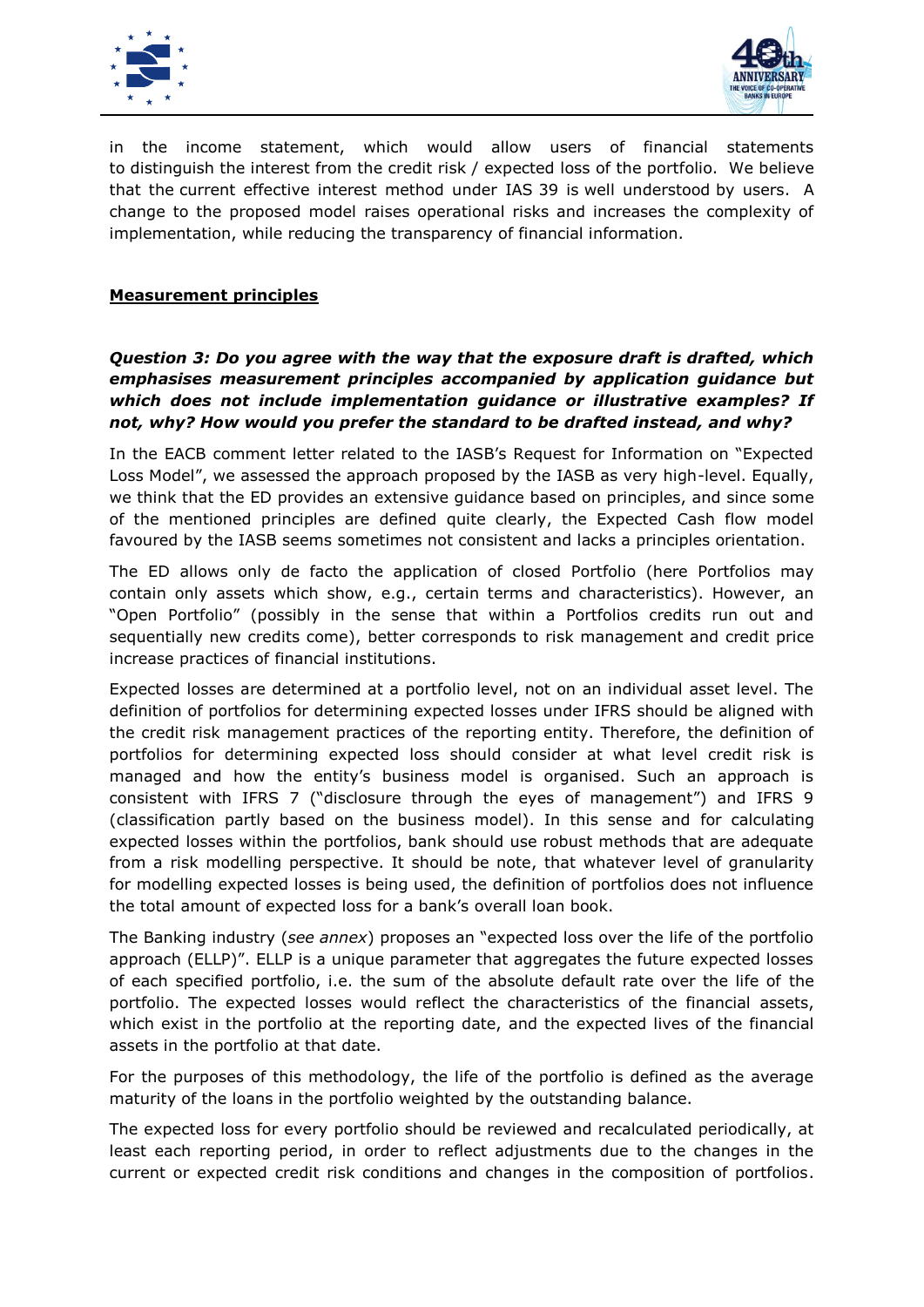



The ELLP should be spread linearly in the Income Statement over the average life of the portfolio. Changes in expectations about the ELLP should also be spread over the remaining life of the portfolio, consistently with the treatment of original estimate. There is no conceptual difference between the calculation of initial or subsequent loss expectation, both being the entity's best estimate of incurred loss. The IASB model introduces an artificial distinction in the accounting treatment of initial expectations and changes in those expectations increasing the degree of subjectivity and volatility into the recognition of interest income. Full recognition in P&L of the effect of changes in loss expectations in the period of the change creates a higher level of P&L volatility. This higher level is not justified by the economic impact of changes in expectations, because relatively small changes in expectations will have a much greater impact in the period of change than the initial loss estimation. It represents a recognition model that is highly volatile and sensitive to changes in economic conditions, a criticism, which has been made of the incurred loss model.

Therefore, all expected losses, initial as well as subsequent estimates, should be recognised in the income statement through the average life of the portfolio. This is consistent with the principle that revenue from financial assets at amortised cost should be recognised over the life of the instruments. Such model would result in better comparable information, because changes in expectations would be recognised prospectively.

#### *Question 4:*

#### *a) Do you agree with the measurement principles set out in the exposure draft? If not, which of the measurement principles do you disagree with and why?*

#### *b) Are there any other measurement principles that should be added? If so, what are they and why should they be added?*

We support the general objective of the IASB to develop a stronger forward-looking method as requested by public authorities. However, the proposal developed by the IASB has several drawbacks:

Conceptual and operational issues raised by the use of expected flows in the EIR calculation :

The IASB model is based on the fundamental assumption that it is possible to estimate accurately the timing and amounts of the expected cash flows resulting from loan portfolios, including expected credit losses. However, due to the dependency on the macro economy, our members disagree with the assumption, as it is in practice impossible to predict the timing of losses. Thus, it does not make sense to incorporate the loss rate in the assets EIR calculus. Therefore, we consider that a methodology based on probability-weighted possible outcomes as suggested by the ED would not lead to any better financial information on the performance of the loan and does not justify any additional complexity.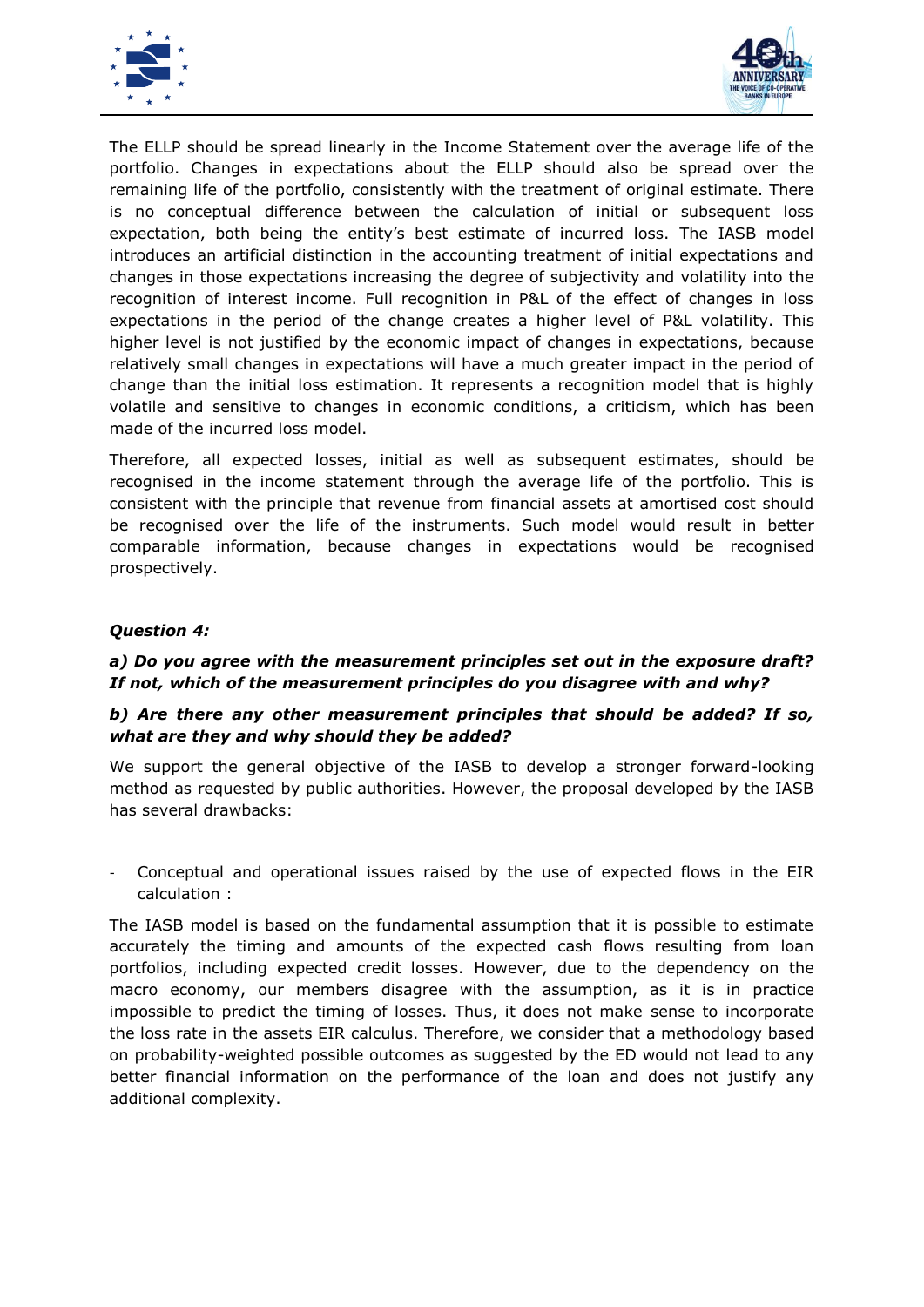



The recognition of changes in loss estimates;

Regarding the way to account for changes in estimates, we are of view that changes are not conceptually different from initial estimations. We agree that provisioning must not lead to record for a day one loss, as the bank would collect the premium included in the pricing of the loan to cover the credit risk related to its exposure over the maturity of the concourse. In pricing a loan, banks take into account the expected losses, but also the unexpected losses, i.e. the variation of average losses over time. Therefore, one prices a margin over the risk free rate and the credit premium, to cover changes in estimates of expected losses. This margin would be also collected over the loan's life and therefore, the changes in estimates must be recorded symmetrically.

The determination of portfolios:

The ED proposals are based on individual loans or narrowly defined portfolios. Designation of portfolios through their origination date and or maturity would oblige financial institutions to distinguish and follow up a very large number of portfolios. Therefore, this approach would be very costly to implement. Moreover, maintaining the homogeneity and ensuring the appropriate use of the expected loss provisions would also raise practical issues and would be costly.

A meaningful impairment model based on expected losses should be built up on portfolios basis. As the size and the nature of the portfolios may vary within and between different entities, the definition of portfolios should be based on the way entities manage their credit risk exposure. Therefore, portfolios could be defined as "open" or "closed" depending on business and risks management.

Moreover, in order to assess the exposure to credit risk accurately, sample of loans included in portfolios should be based on significant characteristics and not be limited by a narrow definition of portfolios. The implied segmentation of the EIR approach can lead to too many small portfolios that must be sum up for defaults evaluation.

- Trade receivables

Concerning trade receivables, very short-term loans, the distinction between incurred and expected losses could be difficult and costly to assess. Therefore, we believe that they should be exempt from the expected loss impairment model (similarly to the exception stated in IAS 39 AG79 for trade receivables). However, this exemption does not preclude from using statistical methods for portfolio made of small individual amounts of trade receivables, as currently allowed by IAS 39.

Debt securities portfolio

The ED does not specifically address the issues of debt securities portfolios. Even if they are listed on securities markets, we believe it is not appropriate to refer to credit spread included in a market price in order to assess expected losses. As these instruments are managed on an amortised cost basis, assessment of impairment should be based on own management judgement and should refer to the losses expected by the holder of the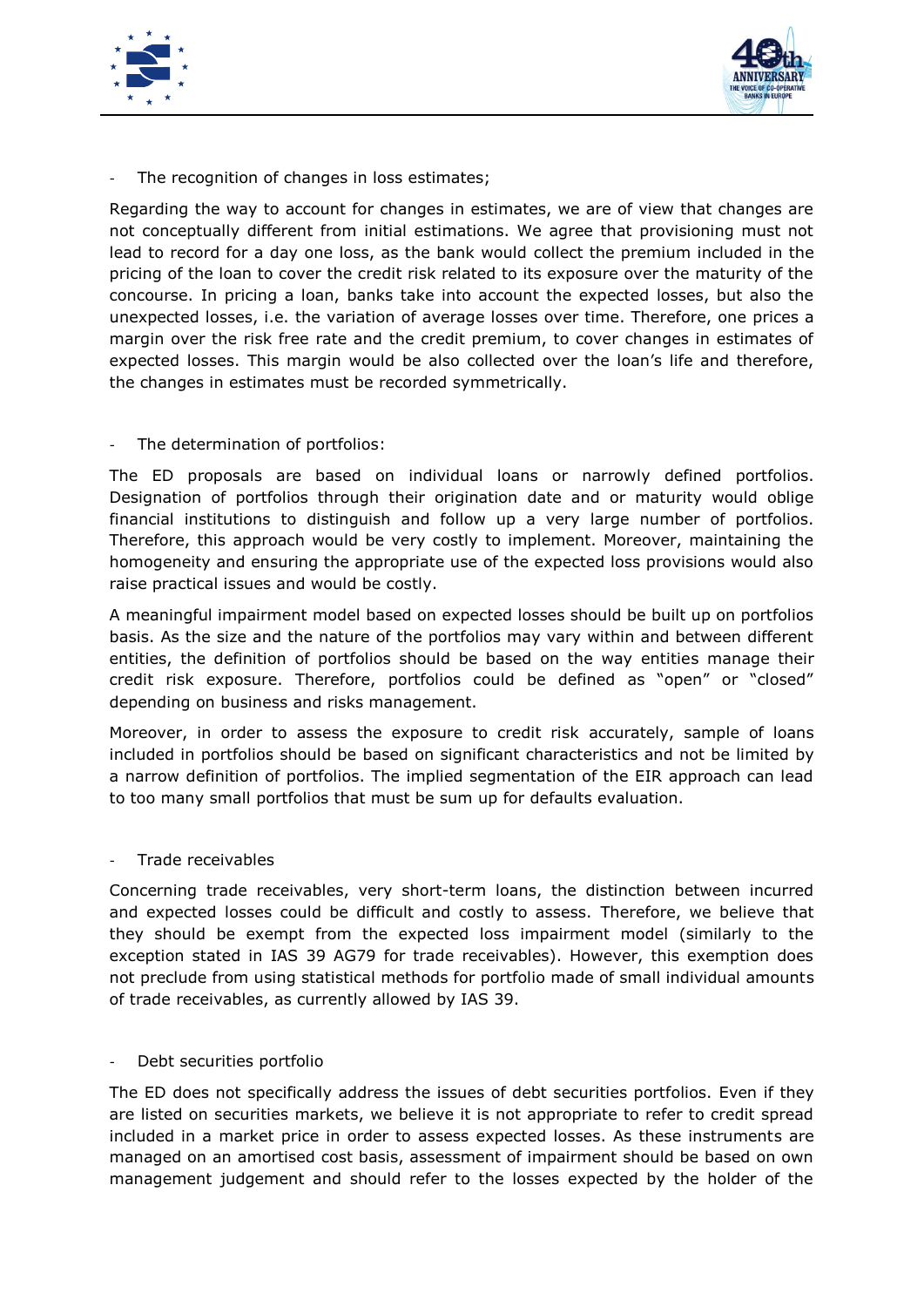



bonds, whatever prices are on the market. Furthermore, very rare defaults have been observed on listed bonds. For these reasons, we believe that specific features of debt securities portfolios should be taken into consideration and that operational approaches adapted to bonds portfolios should be allowed.

Therefore, as laid down in details in the Banking industry joint paper (see in annex), we consider that the alternative model should be based on the following principles:

- 1. The new impairment model should not change the current definition of amortised cost or the EIR calculation
- 2. Expected losses should be determined on a portfolio basis aligned with the credit risk management practices. Open portfolio with similar risk characteristics should be allowed.
- 3. Expected Losses should be recognised over the life of the portfolio, i.e. the average maturity of the loans in the portfolio weighted by the outstanding balance
- 4. Impairment loans should be treated as it is in the current IAS 39
- 5. Impairment allowances are built up to be used. Therefore, when a loan defaults, its incurred loss is booked against existing impairment allowances. If the expected loss is not sufficient, an additional incurred provision should be recognises in the income statement. Any subsequent increases or decrease in incurred losses follow the same mechanism.
- 6. Expected loss provision at initial recognition and subsequent revisions of estimates are spread over the life of the portfolio. However, significant changes in estimation cannot be presumed being cover by the future margin and should be recognised immediately in P&L.

#### **Objective of presentation and disclosure**

#### *Question 5*

*a) Is the description of the objective of presentation and disclosure in relation to financial instruments measured at amortised cost in the exposure draft clear? If not, how would you describe the objective and why?*

#### *b) Do you believe that the objective of presentation and disclosure in relation to financial instruments measured at amortised cost set out in the exposure draft is appropriate? If not, why? What objective would you propose and why?*

The description of the objective of presentation and disclosure in relation to financial instruments measured at amortised cost as described in paragraph 11 is clear and relevant.

However, the list of disclosures as proposed in the ED is too extensive. We believe that the benefits for users of such detailed information outweigh the costs to provide it. Entities should be able to provide disclosures on credit risk which are consistent with the way they manage their credit risk exposures.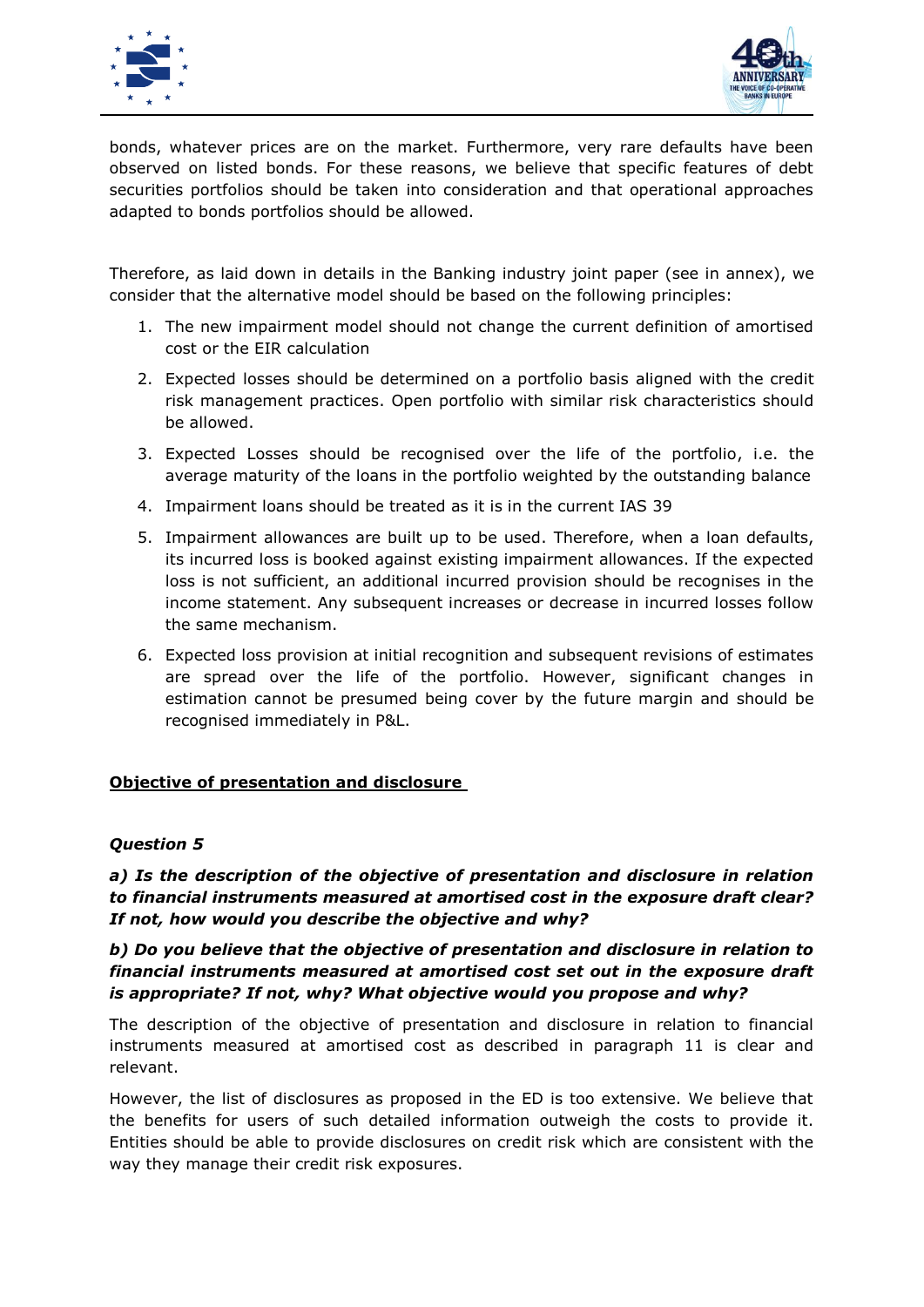



We would recommend to the IASB to set out the purpose of such disclosure and to set out the principle so that the entity would be able to decide the usefulness of the information to be provided to meet the objectives for a better disclosure as stated in paragraph 11.

#### **Presentation**

#### *Question 6: Do you agree with the proposed presentation requirements? If not, why? What presentation would you prefer instead and why?*

Under the expected loss approach, interest incomes include a credit risk premium charged to borrowers. Therefore, we consider it would be consistent to present expected credit losses as a reduction of gross revenues.

However, we believe that flexibility should be applying regarding the way entities present their margin and the effect of credit risk. We propose to present expected losses and interests in separate lines in the income statement in order to allow users of financial statements to distinguish the interest from the credit component.

Therefore, we believe the following separate lines should be presented in the income statement:

- Gross interest revenue
- Gross interest expense
- Gross interest margin (subtotal of the items above)
- Expected losses impairment
- Incurred losses in excess of allowance.

#### **Disclosures**

#### *Question 7:*

#### *a) Do you agree with the proposed disclosure requirements? If not, what disclosure requirement do you disagree with and why?*

#### *(b) What other disclosures would you prefer (whether in addition to or instead of the proposed disclosures) and why?*

As already mentioned in our previous answers to questions above, we are concerned by the extensive disclosure requirements, their complexity and their volume. We believe that could be confusing for users of financial statements and would not help to provide decision useful information. The costs to provide such information would exceed benefits for users.

Information provided should allow comparability between entities. Therefore, stress testing is not appropriate as not standardised information and as required for entities preparing stress testing for internal risk purposes.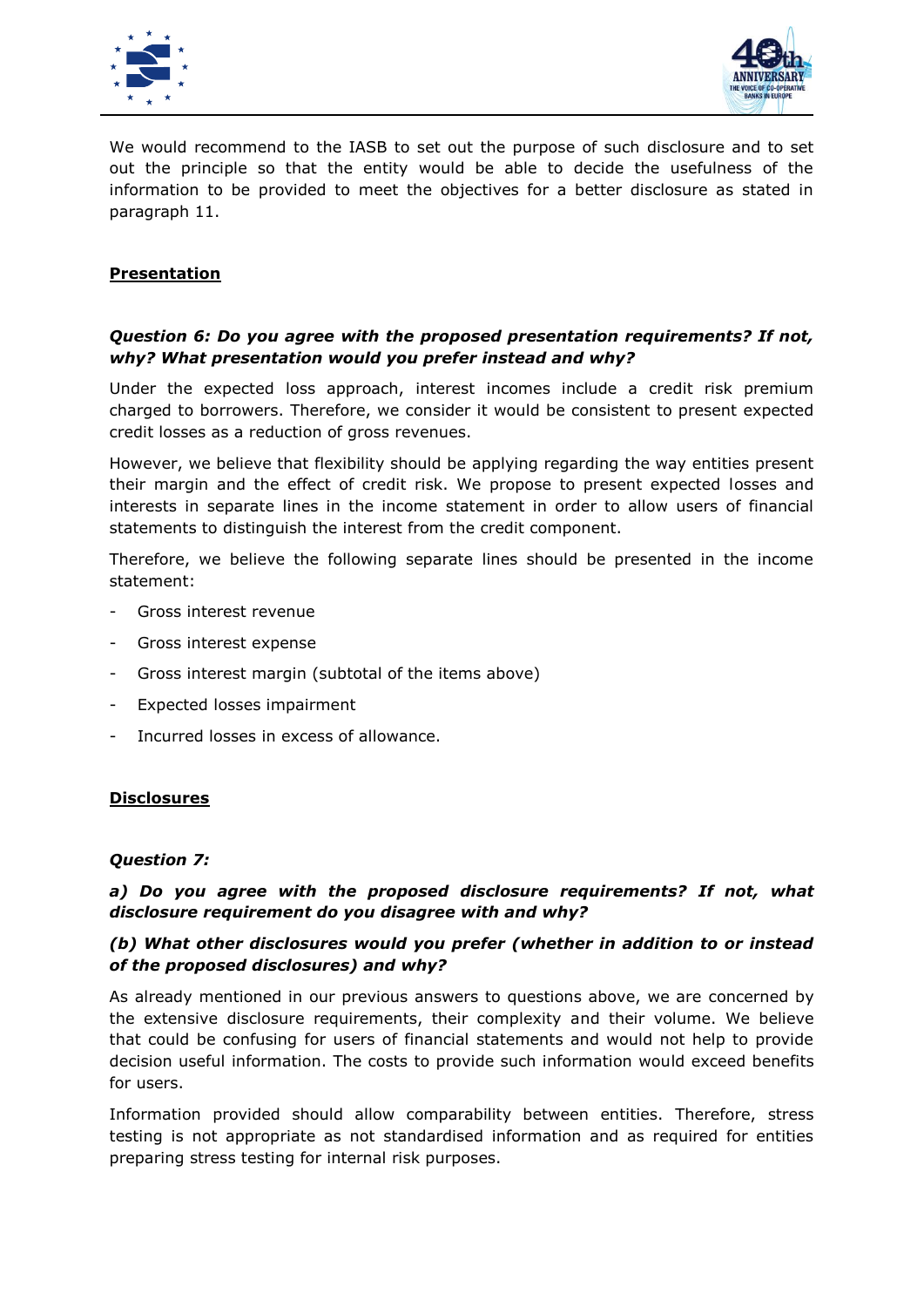



Vintage information as described in paragraphs 19 and 22 could be relevant on a closed portfolio basis, as closed portfolios include loans sharing the same value of parameters used in the EIR calculus (i.e. same contractual rate, same pattern of amortization, prepayment, and residual maturity above the same credit risk exposure). Therefore, vintage information is not relevant when the impairment methodology is based on an open portfolio approach over the expected life of the portfolios as these portfolios with similar credit risks characteristics are continuously renewed with matured or cancelled loans and newly granted loans.

EACB members assess that the requirement of a loss triangle would not be appropriate concerning the volume and maturity of the loans within financial institutions. In fact, only a very few loans have a running period of 50 years and more. Taking into account the effort and costs that would imply the preparation of the loss triangle with the content of the information for the user, we do not believe that such complexity would be justified.

We ask that the IASB to stay at a principle level when defining a non-performing loan instead of giving a 90-day past due limit while different periods could be considered depending on the type of assets.

We strongly think that qualitative and quantitative disclosures should be consistent with the impairment methodology applied by the entity. Above all, in our view, all disclosure requirements should be incorporated into the IFRS 7.

#### **Effective date and transition**

### *Question 8: Would a mandatory effective date of about three years after the date of issue of the IFRS allow sufficient lead-time for implementing the proposed requirements? If not, what would be an appropriate lead-time and why?*

Taking into account the level of heavy work, implementing any impairment approach would required significant time. An implementing time of three years for the new Impairment model as suggested by the ED does not take into account all the complexities that may implied. The conversion to IAS 39's impairment rules was still time-consuming and costly. The demands of the Expected Cash Flow Approach are still far more complex. However, a conversion to the banking industry model within a 3-annual period is from our point of view possible.

Moreover, we stressed that a single effective date should be defined and required for the whole of IFRS 9 *Financial Instruments*, because the interdependence between the separate steps of the replacement IAS 39-Project are to significant, especially the new regulations for classification and measurement and the new regulations for hedge accounting.

#### *Question 9:*

#### *a) Do you agree with the proposed transition requirements? If not, why? What transition approach would you propose instead and why?*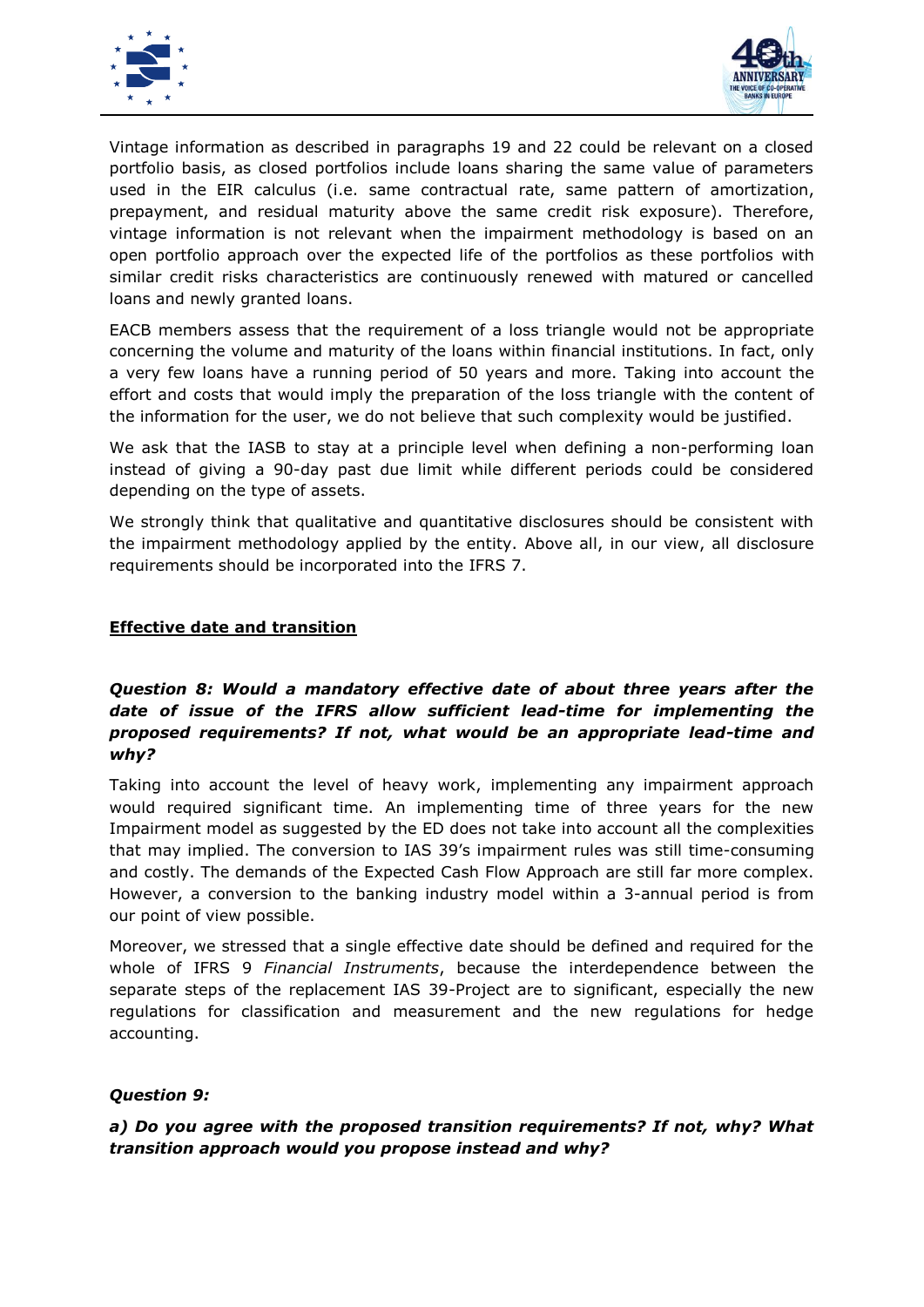



# *b) Would you prefer the alternative transition approach (described above in the summary of the transition requirements)? If so, why?*

## *c) Do you agree that comparative information should be restated to reflect the proposed requirements? If not, what would you prefer instead and why? If you believe that the requirement to restate comparative information would affect the lead-time (see Question 8) please describe why and to what extent.*

We consider that the application of the new method (such as we proposed) should be considered as a change in accounting method, with a retrospective application and consequently with the recognition of the first time application effects in equity.

However, due to the model complexity and operational concerns, we are not in favour of the restatement of the comparative information.

Nevertheless, it should be kept in mind, that the adjustments resulting from transition to the new model can reach a significant amount and will therefore affect banks prudential capital. Therefore it should be ensured, that the effects on the P&L and equity are well balanced.

# *Question 10: Do you agree with the proposed disclosure requirements in relation to transition? If not, what would you propose instead and why?*

Entities should be required to provide a qualitative analysis of the effect of the initial application of a new impairment method.

#### **Practical expedients**

#### *Question 11: Do you agree that the proposed guidance on practical expedients is appropriate? If not, why? What would you propose instead and why?*

We doubt whether "practical expedients" are necessary for a qualitatively high-quality standard based on appropriately principles. From our perspective, it might be more meaningfully to review the lacks of the IASB "Expected Cash flow model" to define durable and consistent principles, which make possible an operational conversion to a new Impairment model (Cf. Principles proposed by the banking industry).

Within the framework of the ED, rules would be highly welcome in order to allow the user to apply alternative methods based on the already available data and to achieve comparable results.

However, the ED states that a practical expedient may be allowed only if the difference in outcomes with the standard method is immaterial. This would result in applying both methods to evidence the immaterial difference und would be inconsistent with the purpose of the provision. Therefore, this requirement should be eliminated.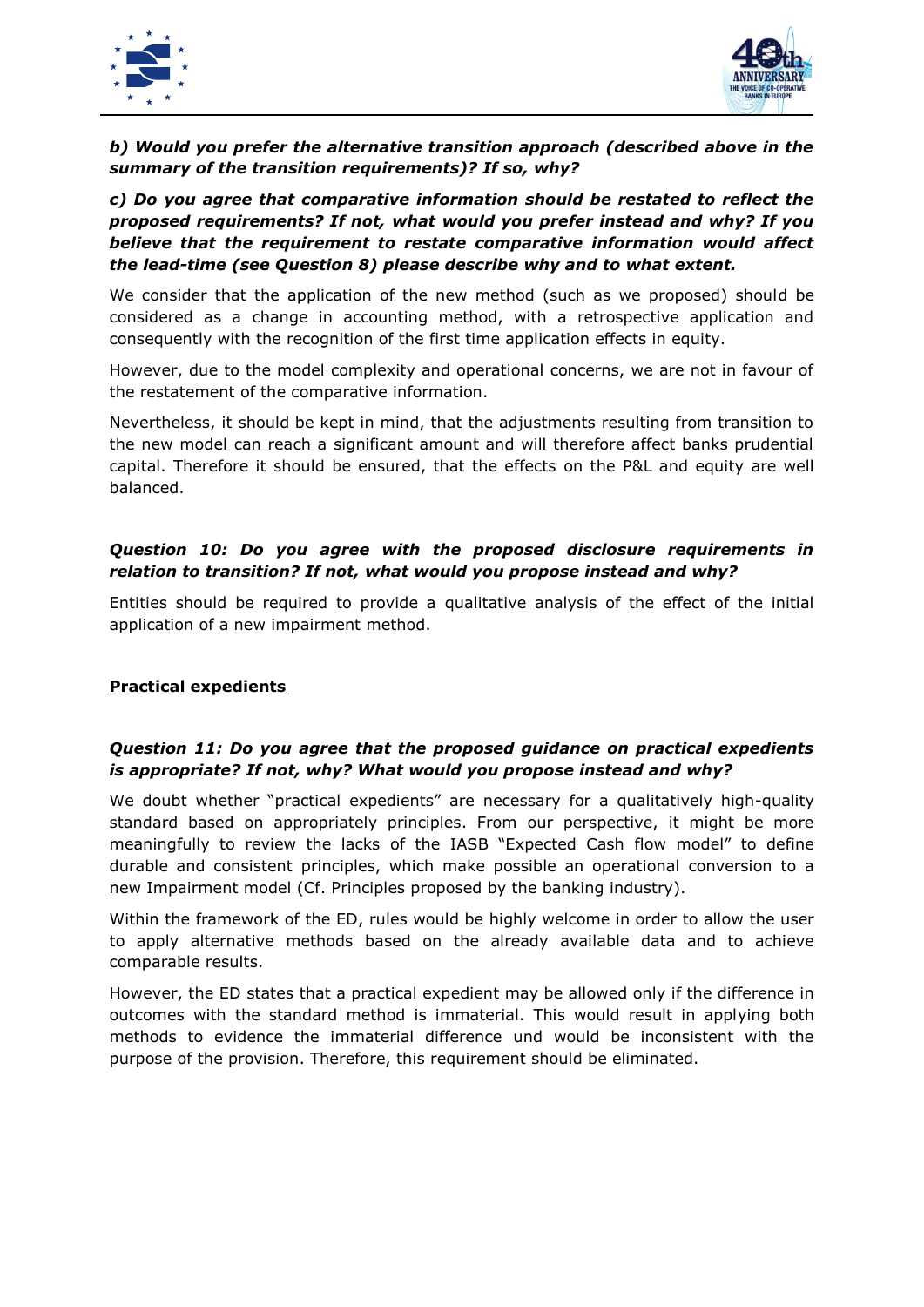



# *Question 12: Do you believe additional guidance on practical expedients should be provided? If so, what guidance would you propose and why? How closely do you think any additional practical expedients would approximate the outcome that would result from the proposed requirements, and what is the basis for your assessment?*

Instead of providing additional guidance on practical expedients, we suggest the Board to propose an impairment approach based on the principles developed by the Banking Industry (see annex).

Small banks or banks having insufficient loss experience should be allowed using peer group experience for comparable portfolios.

#### **Contact:**

The EACB trusts that its comments will be taken into account.

For further information or questions on this paper, please contact:

- Mr. Volker Heegemann, Head of Department [\(v.heegemann@eurocoopbanks.coop\)](mailto:v.heegemann@eurocoopbanks.coop)
- Ms. Johanna Cariou, Adviser, Accounting & Audit (*j.cariou@eurocoopbanks.coop*)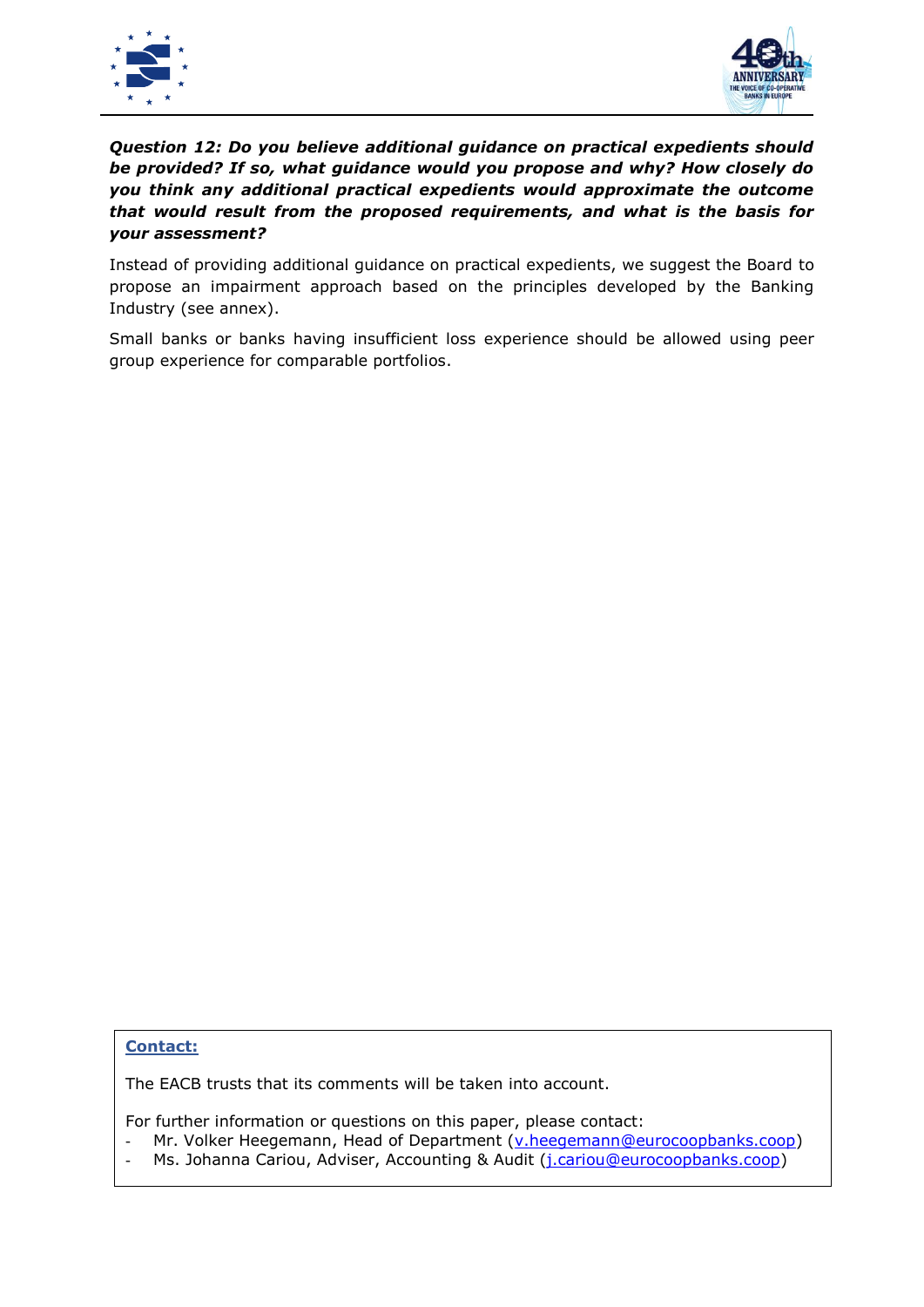

FEDERATION BANCAIRE DE L'UNION EUROPEENNE BANKING FEDERATION OF THE EUROPEAN UNION<br>UNION<br>BANKENVEREINIGUNG DER EUROPÄISCHEN<br>UNION



EUROPEAN SAVINGS BANKS GROUP GROUPEMENT EUROPEEN DES CAISSES D'EPARGNE UROPÄISCHE SPARKASSENVEREINIGUNG







EUROPEAN ASSOCIATION OF PUBLIC BANKS - EUROPEAN ASSOCIATION OF PUBLIC BANKS AND FUNDING AGENCIES

*Impairment: Expected Loss over the Life of the Portfolio*

# **Basic features of an alternative model to IASB expected cash flow model**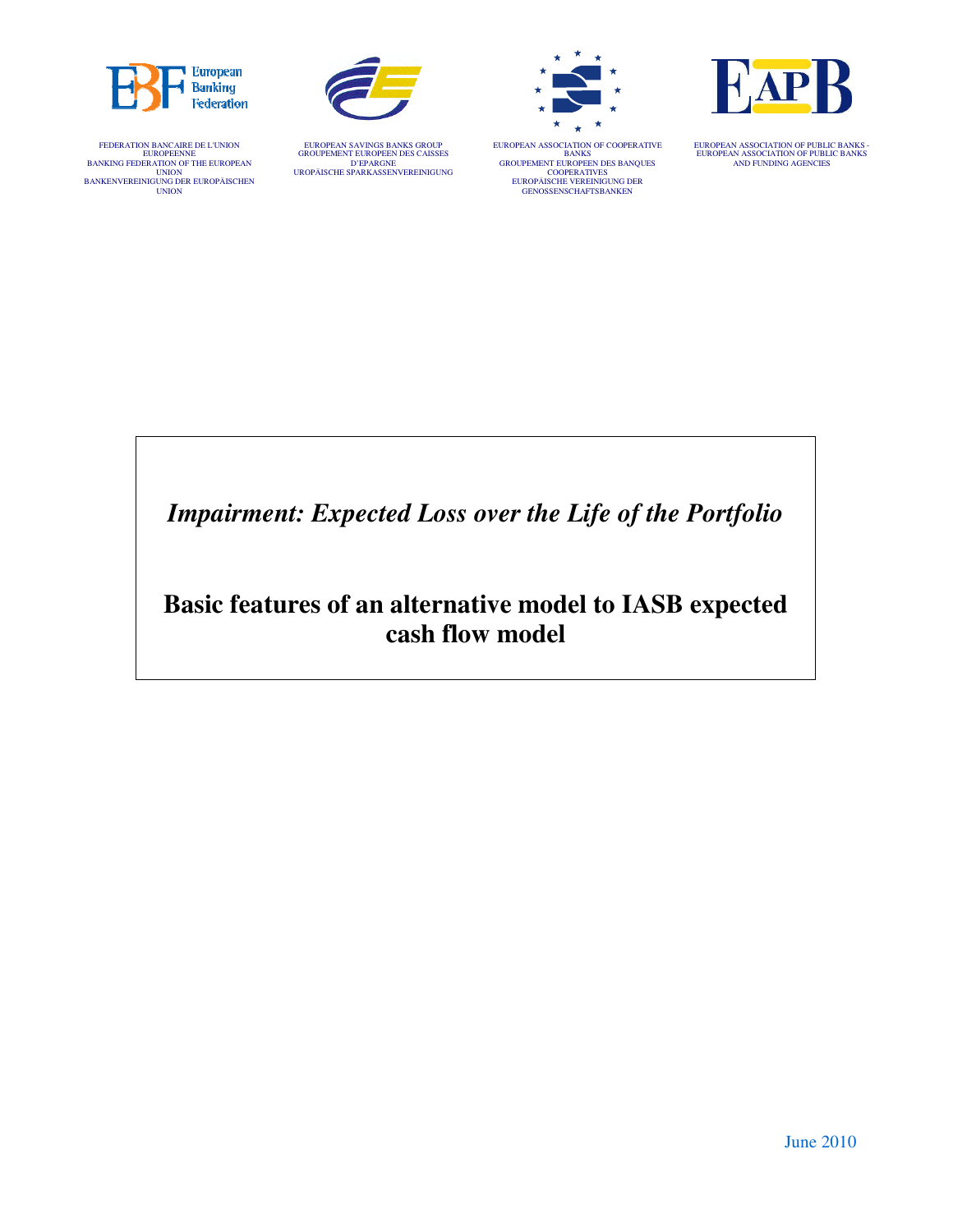Joint publication by :



FEDERATION BANCAIRE DE L'UNION EUROPEENNE BANKING FEDERATION OF THE EUROPEAN UNION BANKENVEREINIGUNG DER EUROPÄISCHEN UNION (aisbl)



EUROPEAN SAVINGS BANKS GROUP GROUPEMENT EUROPEEN DES CAISSES D'EPARGNE UROPÄISCHE SPARKASSENVEREINIGUNG



EUROPEAN ASSOCIATION OF COOPERATIVE BANKS GROUPEMENT EUROPEEN DES BANQUES COOPERATIVES EUROPÄISCHE VEREINIGUNG DER GENOSSENSCHAFTSBANKEN



Brussels, 15 June 2010

Terms & Conditions Please mention reference when quoting.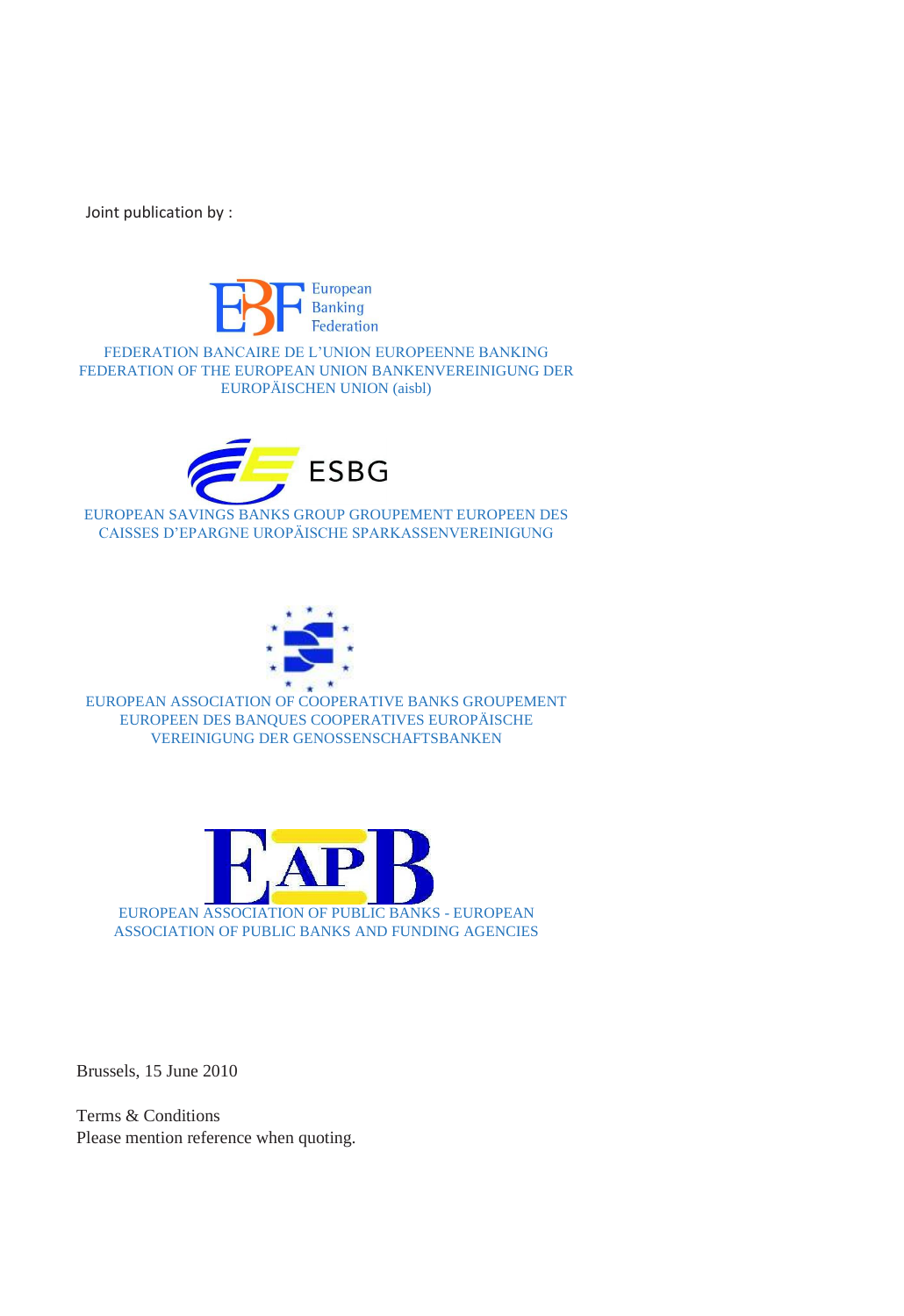







# *Impairment: Expected Loss over the Life of the Portfolio*

#### **Basic features of an alternative model to IASB expected cash flow model**  \_\_\_\_\_\_\_\_\_\_\_\_\_\_\_\_\_\_\_\_\_\_\_\_\_\_\_\_\_\_\_\_\_\_\_\_\_\_\_\_\_\_\_\_\_\_\_\_\_\_\_\_\_\_\_\_\_\_\_\_\_\_\_\_\_\_\_\_\_\_\_\_\_\_

The European banking industry is evaluating the IASB's Exposure Draft ("ED") *"Financial Instruments: Amortised Cost and Impairment"*. The members of the Associations believe that the ED is an important step in the right direction as the industry conceptually supports the development of an impairment model that is based on "expected loss", rather than the current "incurred loss" model in IAS 39. However, they believe that the "expected cash flow" model in the ED has a number of significant and important drawbacks, including:

- Conceptual issues: for example, as proposed in the ED, the initial expected cash flow estimate is recognised over the life of the related assets, whereas the present value of (positive and negative) changes in the expected cash flow estimate must be recognised immediately. This results in significant additional subjectivity, volatility and procyclicality.
- Practical issues, as the proposals in the ED are extremely complex, making the proposals difficult to be:
	- understood by users, e.g. due to the proposed combination of credit losses with interest margins;
	- implemented by preparers, e.g. due to the need to completely revise the methodology for effective interest rates and the need to define expected cash flows by time period whereas entities manage expected losses and
	- made reliable and relevant enough in practice given insufficient modelling capabilities.

For these reasons, the industry has been working to identify a number of sources of complexity as well as the conceptual issues. To address these shortcomings, the members of the Associations have developed an alternative application of the concept of expected loss for impairment that it believes is conceptually superior, in line with the general objective of financial statements and consistent with the lending activity and credit risk management of financial institutions.

The model proposed by the industry is *"Expected Loss over the Life of the Portfolio" ("ELLP")* model and is built around the following key principles:

- 1) The new impairment model should not change the current definition of amortised cost or the EIR calculation
- 2) Expected losses in the context of the new impairment model should be determined on a portfolio level
- 3) The methodology is based on the "expected loss over the life of each portfolio"
- 4) Impairment allowances are built up to be used, and therefore they are not just buffers.
- 5) Impaired loans are treated as in the current IAS 39.
- 6) Impairment allowances must be properly considered in the capital framework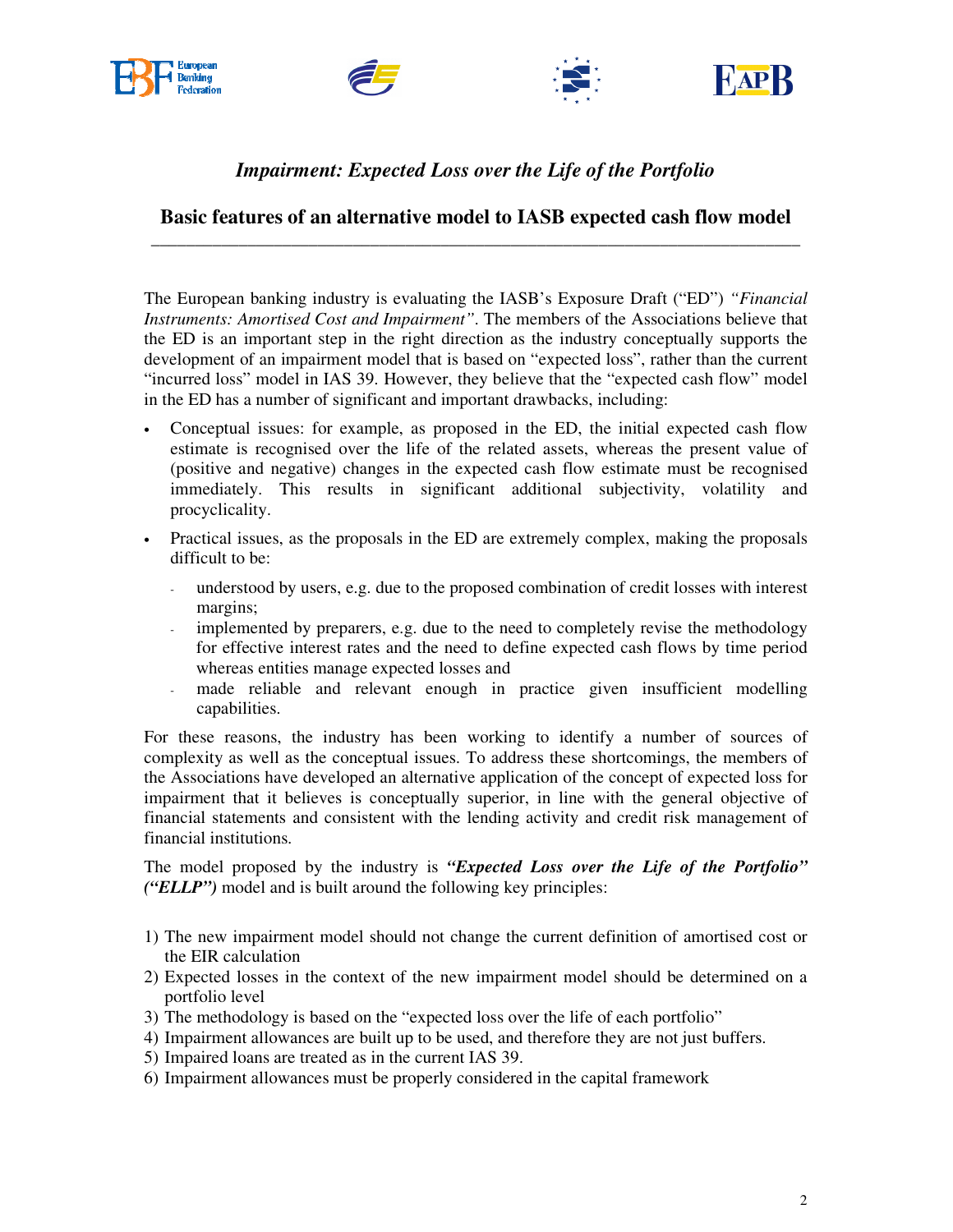

l







# *1) The new impairment model should not change the current definition of amortised cost or the EIR calculation*

Banks manage interest rate risk and credit risk on a different basis. For this reason these risks should not be co-mingled in the calculation of the EIR. This would not only be complex to implement, but also difficult to understand by the users of financial information.

The banking industry proposal is to keep the current definition of the effective interest method under IAS 39 and exclude the expected loss from the EIR calculation. It is proposed to present the expected loss in a separate line in the income statement which would allow users of financial statements to distinguish the interest from the credit component. The members of the Associations believe that the current effective interest method under IAS 39 is well understood by users. A change to this model raises operational risks and increases the complexity of implementation, while reducing the transparency of financial information.

#### *2) Expected losses in the context of the new impairment model should be determined on a portfolio level*

An impairment methodology based on estimated expected losses is only meaningful if it is applied on a portfolio basis. Therefore, an expected loss impairment model should be built around the following features:

- Expected losses are determined at a portfolio level. The definition of portfolios for determining expected losses under IFRS should be aligned with the credit risk management practices of the reporting entity. Therefore, the definition of portfolios for the purpose of determining expected loss should consider at what level credit risk is managed and how the entity's business model is organised. Such an approach is consistent with IFRS 7 ("disclosure through the eyes of management") and IFRS 9 (classification partly based on the business model).
- Inherent in this approach is that the size and nature of portfolios may vary within and between different entities. One entity may manage on the basis of a limited number of portfolios where another entity may manage on the basis of many small portfolios. Furthermore, consumer retail business is commonly managed on the basis of large homogeneous portfolios whilst certain large/unique wholesale exposures may be managed on an individual basis. It is important that the portfolio definition for expected loss reflects these different levels of (credit risk) management.
- Financial institutions manage their business and credit risk on an "open portfolio" basis. This means that portfolios may be open to new loans<sup>1</sup> with similar credit risk characteristics as existing loans, i.e. portfolios are dynamic in the sense that existing loans mature and new loans may be added. An open portfolio approach must be allowed as the basis for the determination of expected loss in an IFRS impairment model to align internal risk management practices with the proposed impairment model. It would not be appropriate for an IFRS impairment model to require closed portfolios (i.e. portfolios only containing assets of a specific 'inception date' and/or 'maturity date' that subsequently "run-off" over time), because this would result in a very large number of "run-off" portfolios and, in most cases, a disconnection with internal credit risk management.

<sup>1</sup> In this paper we always refer to "loans", but the model is intended to be applied to all assets that are classified at amortized cost under the future IFRS 9.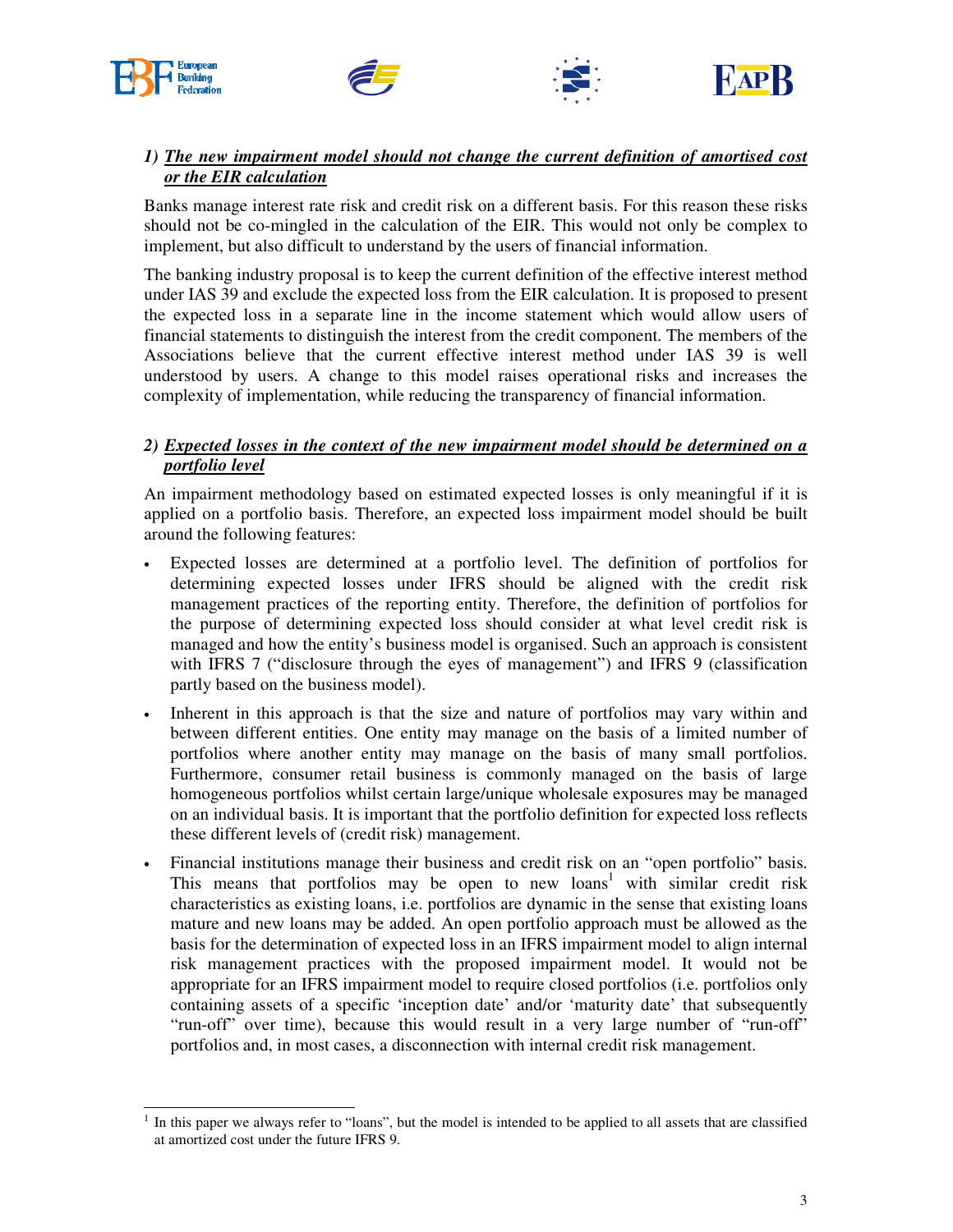







Estimating expected losses is based on statistical parameters (including for example "probability of default" and "loss given default") that are calibrated by means of various models (e.g. rating methods in accordance with Basel II). A variety of risk models may be used within a reporting entity as long as the selection of risk models is consistent with the objective of providing the best estimate of the expected loss over the life of each portfolio. In this regard, banks with highly sophisticated risk modelling approaches will often apply different models within each portfolio under IFRS.

#### *3) The methodology is based on the "expected loss over the life of each portfolio"*

#### Defining Expected Losses

ELLP is a unique parameter that aggregates the future expected losses of each specified portfolio. The expected losses would reflect the characteristics of the financial assets which exist in the portfolio at the reporting date and the expected lives of the financial assets in the portfolio at that date.

To estimate expected losses and provide discipline to the process, historical loss experience should provide the basis for estimating expected losses. Historical loss experience should be adjusted to reflect the effects of conditions that did not affect the period on which the historical loss experience is based and to remove the effects of conditions in the historical period that do not exist at the reporting date.

Entities that have no entity-specific credit loss experience or insufficient experience may use peer group experience for comparable portfolios.

#### Measurement and reporting of ELLP

For the purposes of this methodology, the life of the portfolio is defined as the average maturity of the loans in the portfolio weighted by the outstanding balance.

The expected loss for each portfolio should be reviewed and recalculated periodically, at each reporting period.

The ELLP should be spread in the Income Statement over the average life of the portfolio (linearly or any better allocation).

#### Adjustments to expectations

Changes in expectations about the ELLP must also be spread over the remaining life of the portfolio, consistently with the treatment of original estimate. There is no conceptual difference between the calculation of initial or subsequent loss expectation, both being the entity's best estimate of incurred loss. Changes in ELLP may result from changes in current or expected credit risk conditions and changes in the composition of the loan portfolios since the last reporting period end. Therefore any adjustments to the initial estimation of the ELLP should be accounted prospectively. In addition, taking into account that the calculation of the ELLP requires a high degree of judgement, the members of the Associations consider that applying a different treatment for subsequent changes could lead to Income Statement manipulation by entities through different reporting periods.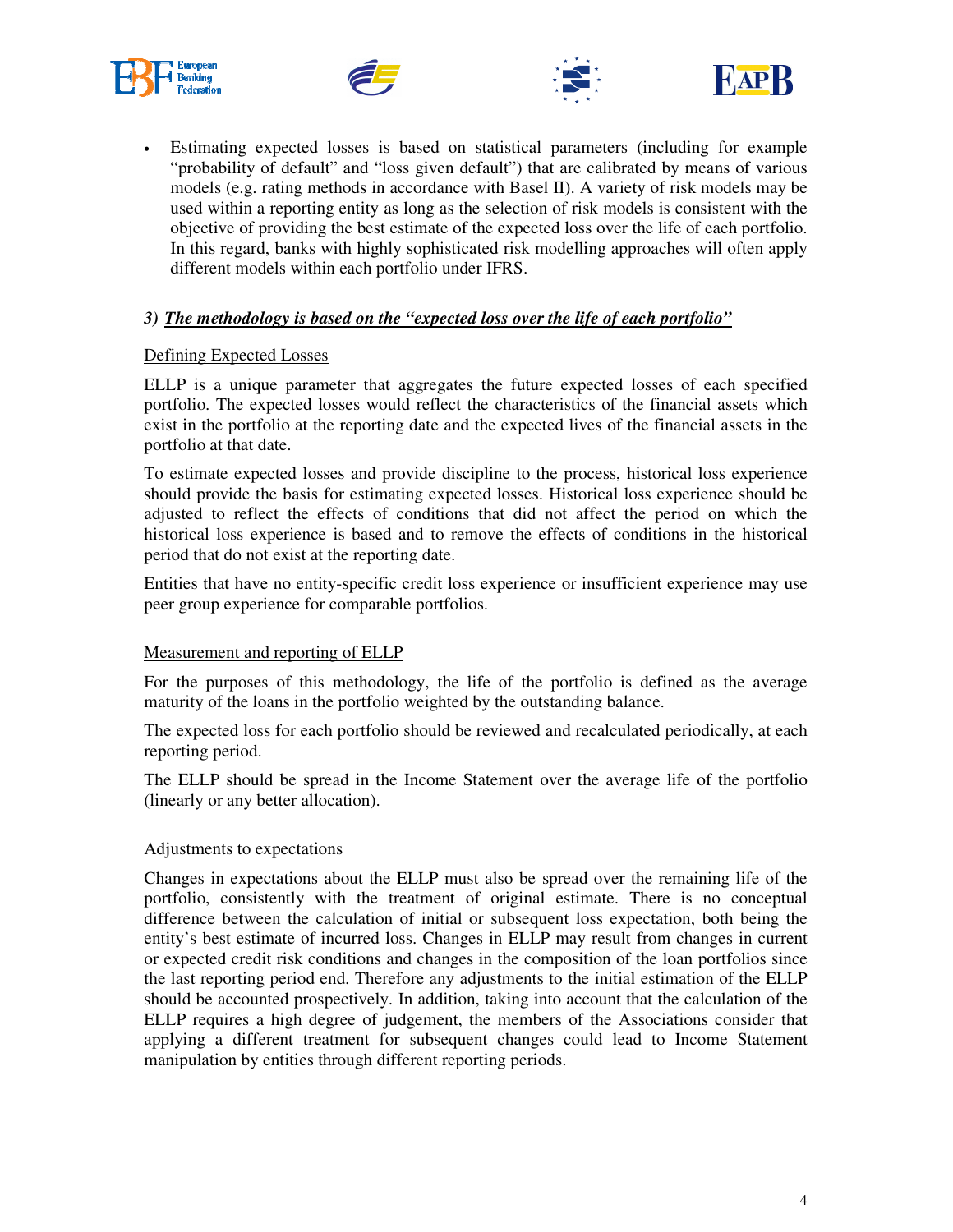







#### *4) Impairment allowances are built up to be used, and therefore they are not just buffers*

The principle is that incurred losses (i.e. loan losses recognised on defaulted loans) are booked against the existing impairment allowances ("allowance account"). It is consistent with the principle of this approach that impairment allowances are built up to cover future expected losses. Under this approach, impairment allowances are not prudential 'buffers' or reserves.

This is done by using the following criteria**:** 

- Incurred losses are booked against existing impairment allowances
- To the extent that impairment allowances are not sufficient to absorb losses, incurred losses are booked directly to the income statement. It is not possible to have a negative expected loss impairment allowance account.
- Any subsequent increases or decreases in incurred losses are booked against the expected loss impairment allowance account accordingly.
- As a result, the overall impairment allowance (for incurred losses and expected loss together) is:
	- as a minimum at least equal to or higher than the incurred loss impairment allowances under the current IAS 39 model (as all incurred losses are provided for and the portfolio expected loss cannot be negative)
	- never greater than the total expected loss in the portfolio (in case the level of total expected loss is reached, the building up of expected loss would cease) plus the incurred loss impairment allowances under the current IAS 39 model.

Under the proposed model, loans on which incurred losses are identified (herein described as 'non-performing' loans) are separated from the performing loans. Consequently no further expected loss is calculated and the expected loss previously created will be allocated to the non-performing loan. For non-performing loans an incurred loss impairment allowance will be calculated and adjusted against the expected loss impairment allowance account. This reflects the fact that non-performing loans are the crystallization of the expected loss.

Although the default of a loan can be analogised to the crystallization of the expected loss from a statistical point of view, expectations about losses for the remaining portfolio do not change (entities do not reduce the default probability of the remaining instruments). As a consequence, after the removal of an instrument from its previous portfolio, the remaining contracts of the portfolio will continue to build up an impairment allowance based on the ELLP over the residual life of the portfolio.

#### *5) Impaired loans are treated as in the current IAS 39.*

Instruments on which incurred losses have been identified should be measured as in the current IAS 39 with an exception related to the time value of non-performing assets which should not be recorded in the income statement but, in line with the accounting treatment as follows, directly against the existing impairment allowance (increasing the allowance account). The reason for this is that when a loss has been incurred on a loan and the entity considers it as non-performing the only meaningful information is the amount of that incurred loss.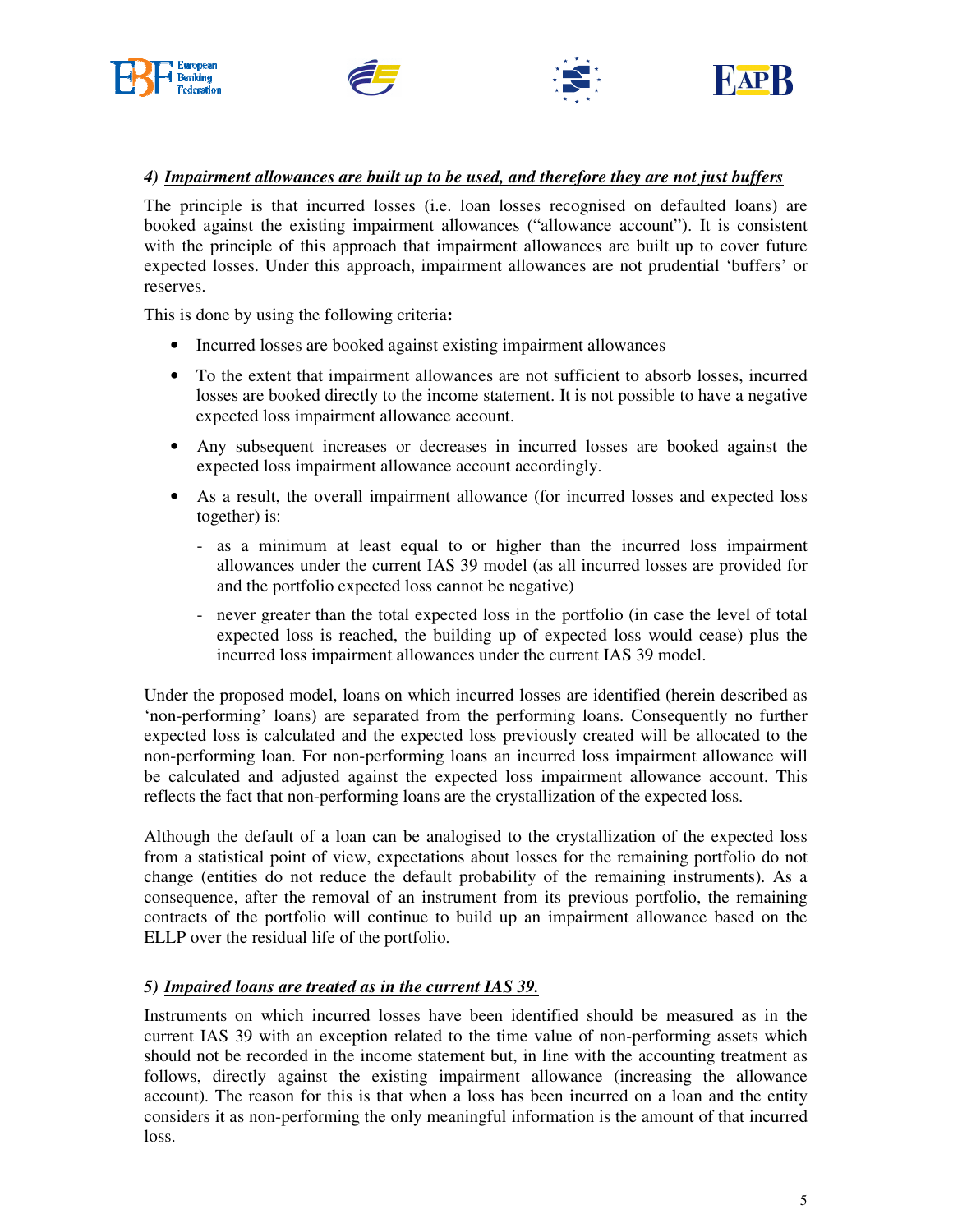







Therefore the banking industry proposes to keep the actual definition of impairment and the methodology to calculate the incurred loss impairment allowance for those non-performing loans.

If a non-performing loan returns to performing status, the loan and its corresponding impairment allowance should be incorporated into the performing portfolio. Conversely, if the impairment allowances on the non-performing loan need to be increased, additional impairment allowances should be taken from the outstanding portfolio expected loss impairment allowance. This is necessary to ensure that the model is applied consistently.

#### *6) Impairment allowances must be properly considered in the capital framework*

Globally, many interested parties are addressing the problem of procyclicality. Close coordination between regulators and standard setters is very important to ensure that the combined effects of proposed changes do not impose excessive capital requirements on banks. Certain prudential aspects, for example the implementation of worst–case stress scenarios, should be considered outside the accounting framework, by banking regulators within an appropriate regulatory framework.

For these reasons, the following issues must be considered in any definitive solution to address procyclicality:

- Coordination between accounting standard setters (IASB) and regulators is essential. The coordination among regulators and Standard Setters is also desirable to simplify implementation of the impairment model as risk parameters from regulatory requirements can, where appropriate, be used as inputs to the provision model.
- Duplication of requirements must be avoided, as could result in overlapping provisions and capital buffers.

#### *7) Comparisons to IASB Model*

In summary, the alternative proposal is consistent with the objective of the IASB's Exposure Draft as it is based on expected losses. However, it has some key differences to the IASB proposal which the members of the Associations believe makes it easier to apply, easier to understand by users of financial statements and consistent with the methods financial entities use manage their credit risk. The main differences to the IASB proposal are the following:

- The IASB proposes to include impairment in the definition and calculation of amortised cost and Effective Interest Rate. In the alternative proposal, the definition of amortised cost remains as in current IAS 39 and impairment is an independent estimate separate from the EIR calculation.
- The approach included in the ED implies a loan-by-loan or closed portfolio basis for measuring impairment. The alternative proposal follows the business model of each entity as the primary driver. The approach allows application on a loan-by-loan, closed portfolios or open portfolios, depending on how the business and risks are effectively managed.
- The proposed IASB's expected cash flow approach requires an entity to reassess the expected cash flows each period and to recognise the effects of any changes in credit loss expectations immediately in the Income Statement. In the alternative proposal, subsequent changes in expectations would be spread over the life of the portfolio, consistently with the treatment of initial expectations, subject to the condition that total impairment